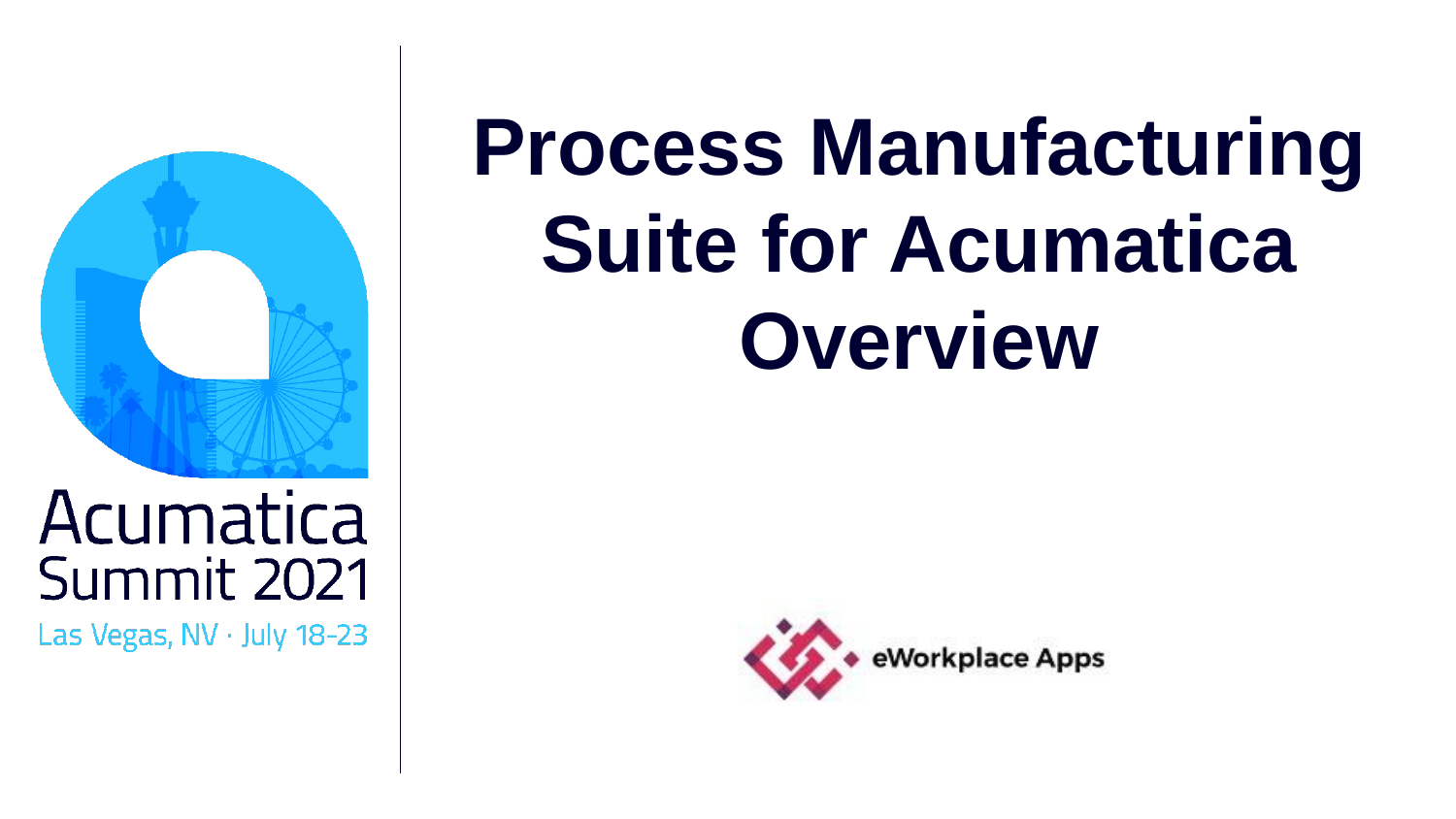## **eWorkplace Apps**

*Bringing 30 Years of Industry Leadership to Acumatica* 

- $\checkmark$  A 30-year global market leader in process manufacturing and quality management software
- $\checkmark$  Innovating best-in-class industry specific software solutions for over 30 years
- ✓ 30-member team focused on Acumatica with deep industry expertise

Extending Acumatica for process manufacturers:

- ➢ Food & Beverage
- ➢ Packaged Products
- ➢ Chemicals
- ➢ Paints & Coatings
- ➢ Life Sciences / Pharmaceuticals
- ➢ Supplements / Nutraceuticals
- ➢ Personal Care & Cosmetics
- ➢ Hemp & CBD

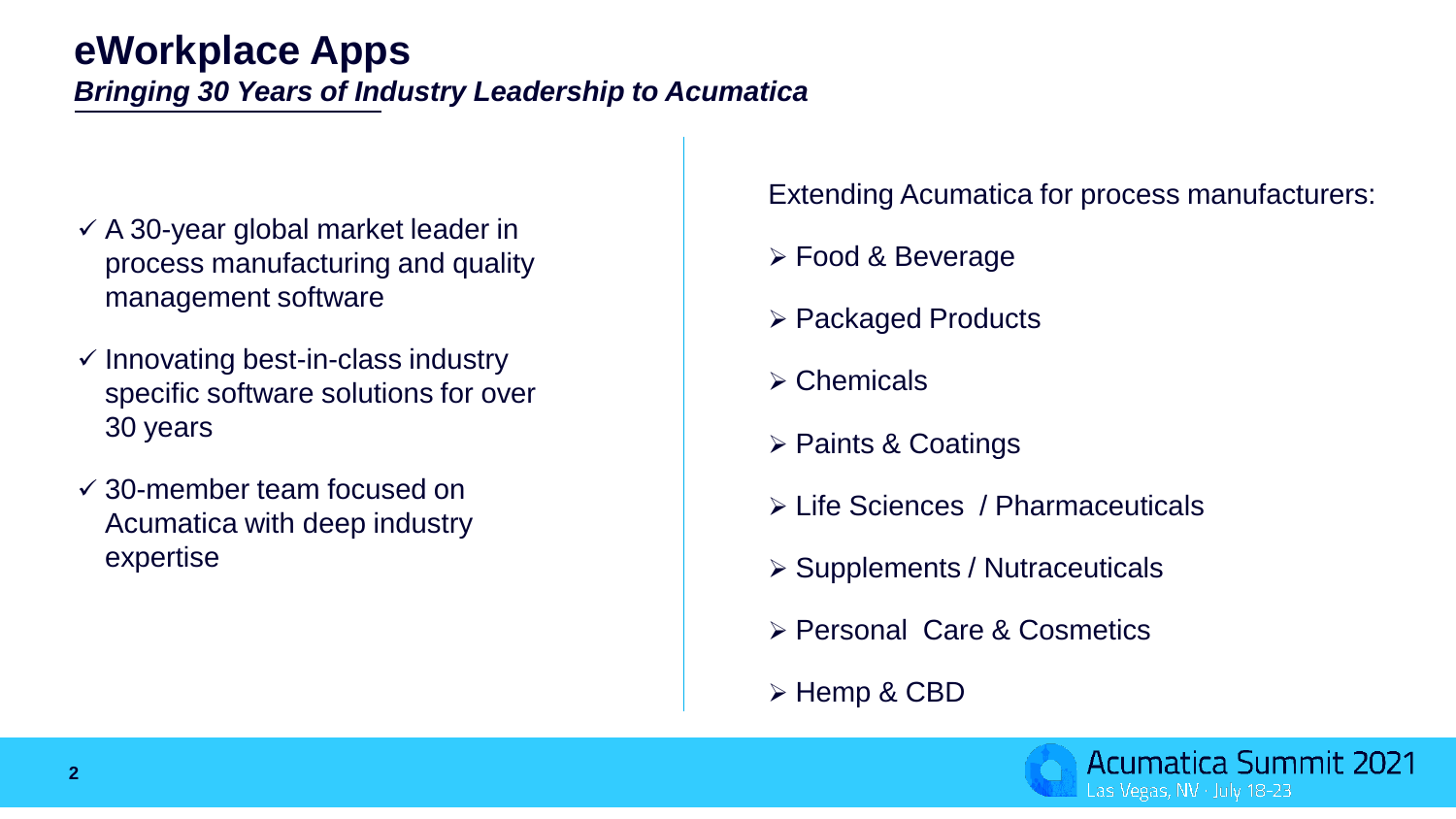## **Process Manufacturing Suite for Acumatica**

#### Natively Built within Acumatica:

- $\checkmark$  100% developed using the Acumatica framework
- ✓ Same Acumatica database
- $\checkmark$  Fully integrated with Acumatica Manufacturing Edition – MRP, Planning and Scheduling, etc.

| 2021R2        |                    |                                       |                                             |  |
|---------------|--------------------|---------------------------------------|---------------------------------------------|--|
| Formula       | <b>Process BOM</b> | <b>Process</b><br>Order<br>Management | Costing                                     |  |
| Traceability  | Quality            | <b>Reporting &amp;</b><br>Analytics   | Weighing<br>Sheets &<br><b>Batch Record</b> |  |
| <b>2022R2</b> |                    |                                       |                                             |  |
| Laboratory    |                    | <b>Product Development</b>            |                                             |  |

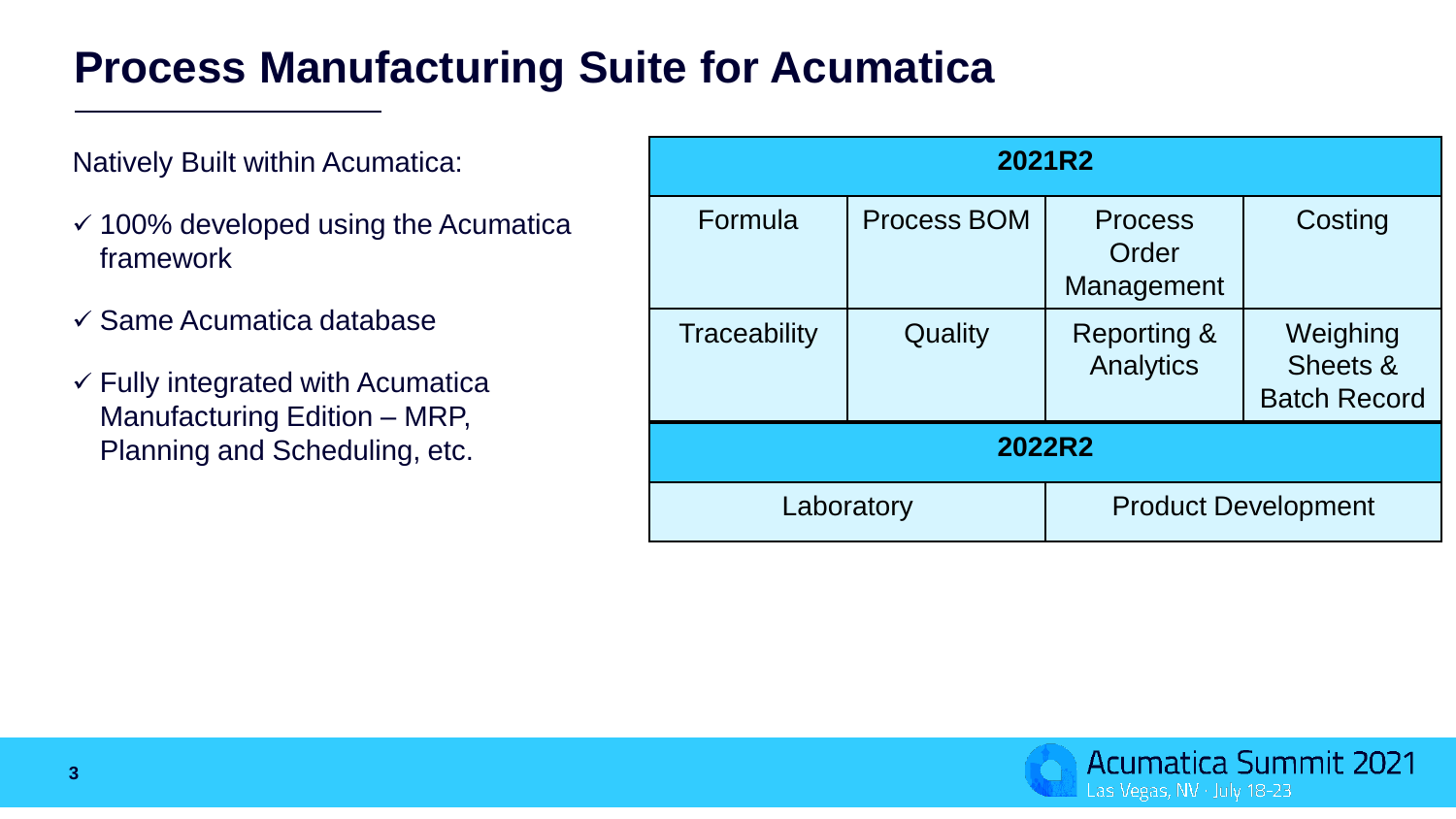### **When Do You Need Process Manufacturing for Acumatica?**

| <b>Industry</b>                                                                                                                                                                                                                                                                                     | <b>Needs</b>                                                                                                                                                                                                                                                                                                                                                                                                                        | <b>Competition</b>                                                                                                                                                                                                                                                                                                                                                                                                                                                                                           |
|-----------------------------------------------------------------------------------------------------------------------------------------------------------------------------------------------------------------------------------------------------------------------------------------------------|-------------------------------------------------------------------------------------------------------------------------------------------------------------------------------------------------------------------------------------------------------------------------------------------------------------------------------------------------------------------------------------------------------------------------------------|--------------------------------------------------------------------------------------------------------------------------------------------------------------------------------------------------------------------------------------------------------------------------------------------------------------------------------------------------------------------------------------------------------------------------------------------------------------------------------------------------------------|
| Food & Beverage<br>$\blacktriangleright$<br><b>Packaged Products</b><br><b>Chemicals</b><br>Paints & Coatings<br>➤<br>Life Sciences /<br><b>Pharmaceuticals</b><br>Supplements /<br>$\triangleright$<br><b>Nutraceuticals</b><br>$\triangleright$ Personal Care &<br><b>Cosmetics</b><br>Hemp & CBD | Refer to formula / recipe and<br>➤<br>Weight<br>$\blacksquare$<br>Volume<br>п.<br>Density<br>п.<br>Formulas / recipes that<br>$\sum_{i=1}^{n}$<br>Have intermediates<br>Mix liquid and dry products<br>Different pack sizes<br>п.<br>Need to size batch<br>п.<br>Manufacturing focus on<br>$\blacktriangleright$<br>Yield<br>$\blacksquare$<br>Losses (Line-level, loss<br>п<br>factor, loss Constants)<br><b>Density Overrides</b> | Datacom<br>$\triangleright$<br><b>Just Foods</b><br>➤<br>Deacon<br>⋗<br><b>Vicinity</b><br>$\blacktriangleright$<br><b>Process Pro</b><br>$\triangleright$<br><b>BatchMaster</b><br>➤<br><b>Aptean Ross</b><br>➤<br><b>Business Central - Food</b><br>$\blacktriangleright$<br>Manufacturing<br><b>SAP Business One</b><br>$\blacktriangleright$<br>NetSuite – Advantage Manufacturing<br>➤<br>Sage X <sub>3</sub><br>➤<br>Microsoft AX and Microsoft D365 with<br>$\blacktriangleright$<br>Process Add-on's |